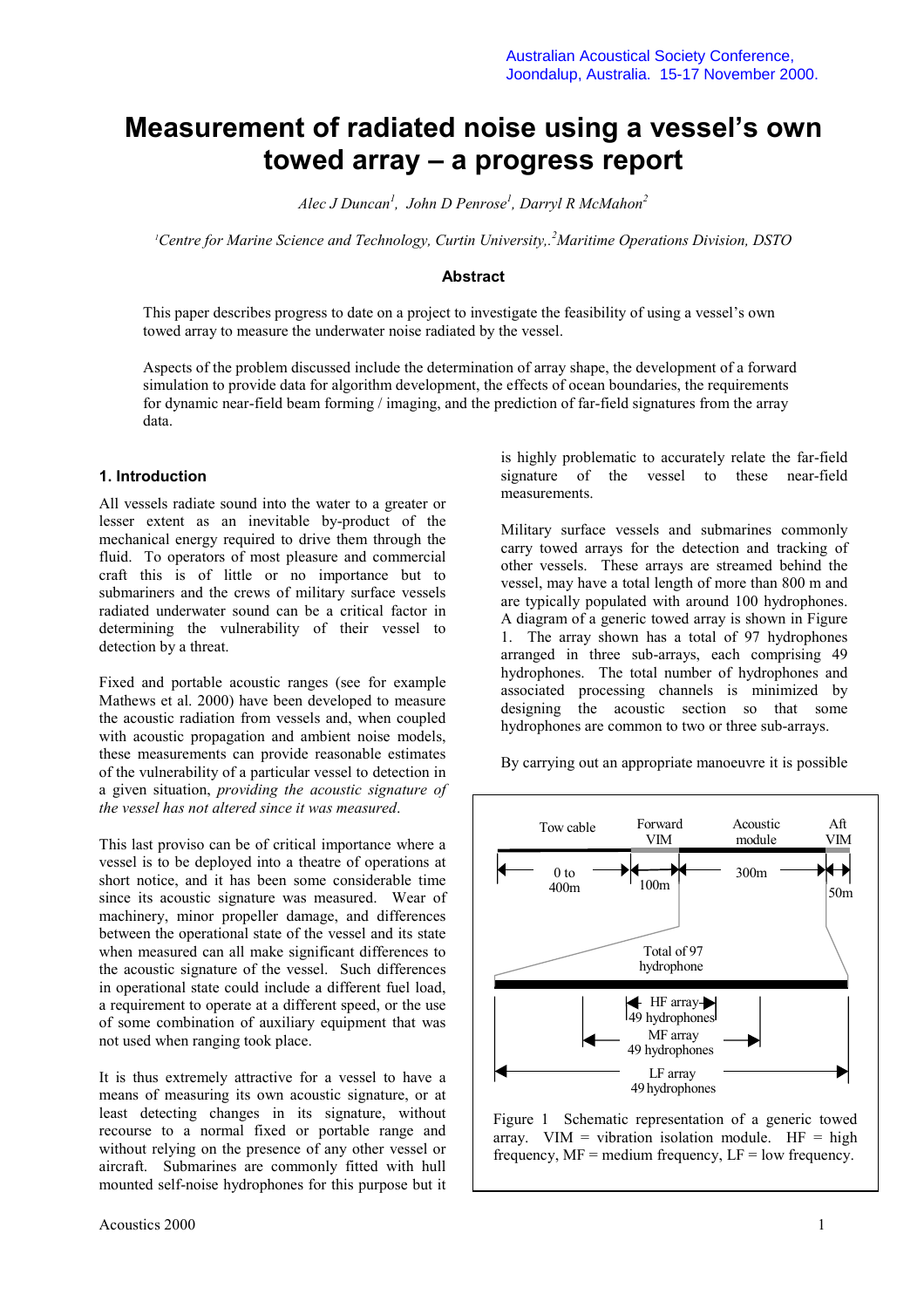for a vessel towing such an array to bring the acoustic section of the array into a position that is favorable for imaging noise sources on the vessel. As will be seen below, while not necessarily in the true acoustic farfield of the vessel, the acoustic sub-arrays are at sufficient range that they are in the far-field of individual vessel noise sources and consequently the corrections required to estimate the far-field signature of the entire vessel are expected to be relatively minor (Anderson & McMahon 2000).

The research described in this paper forms the principal author's Ph.D. research topic which aims to explore the practical issues associated with using a vessel's own towed array for radiated acoustic noise measurement. There are many components to the task of predicting the performance of such a measurement method and the following sections detail the most significant of these and outline the progress that has been made on each so far.

#### **2. Towed array hydrodynamic simulation**

An initial requirement for this research was a method of determining realistic shapes for a towed array during a manoeuvre and the resultant hydrophone positions relative to the vessel. To this end a two-dimensional (horizontal plane) lumped-mass hydrodynamic simulation of a towed array was written in Matlab. The simulation uses reasonable estimates of the hydrodynamic and mechanical parameters of a typical towed array rather than measured values for a particular array and is intended to provide realistic results for simulation purposes and algorithm development rather than an accurate prediction for operational purposes.

The simulation output for one manoeuvre is shown in figures 2 and 3. Figure 2 shows the vessel and array positions in global coordinates whereas Figure 3 shows the position of the acoustic module of the array relative to the vessel during the manoeuvre. The latter figure is particularly revealing and leads to a number of important observations:

- 1. The acoustic module is in a reasonably good position and orientation to image the vessel from the 200 second mark to the 300 second mark. During this period the array is at a range of approximately 500 m from the vessel.
- 2. The motion of the hydrophones relative to the vessel is rapid (about 8 m/s) and the array shape and orientation also change quite rapidly. Note however that this simulation is for the relatively high tow speed of 5 m/s (10 knots) and that the relative speeds are proportionately slower at lower vessel speeds. To a first approximation the path the array takes is independent of tow speed so that array shapes at lower speeds can be estimated



Figure 2 Six snap-shots of the simulated towed array shape during a U-turn manoeuvre. Thick line is vessel, dotted line is vessel track, thin line is towed array. Simulation starts with vessel at (0, 0) and moving to the right. Vessel speed = 5 m/s, turn radius = 300 m, tow cable length  $= 400$  m.



Figure 3 Simulated towed array shape relative to the tow vessel for the same manoeuvre as in Figure 2. Thick line is tow vessel, thin line is acoustic module, broken line is remainder of array. Numbers are time in seconds from start of simulation.

simply by changing the time labels on the plots appropriately.

3. Acoustic sources on the vessel are in the nearfield of the acoustic sub-arrays, with  $l^2/\lambda$  being 7200 m, 3600 m and 1800 m at the design frequencies of the LF, MF and HF sub-arrays respectively. (*l* is the length of the sub-array, and  $\lambda$  is the acoustic wavelength. The design frequency is the frequency at which the hydrophone spacing is half a wavelength.)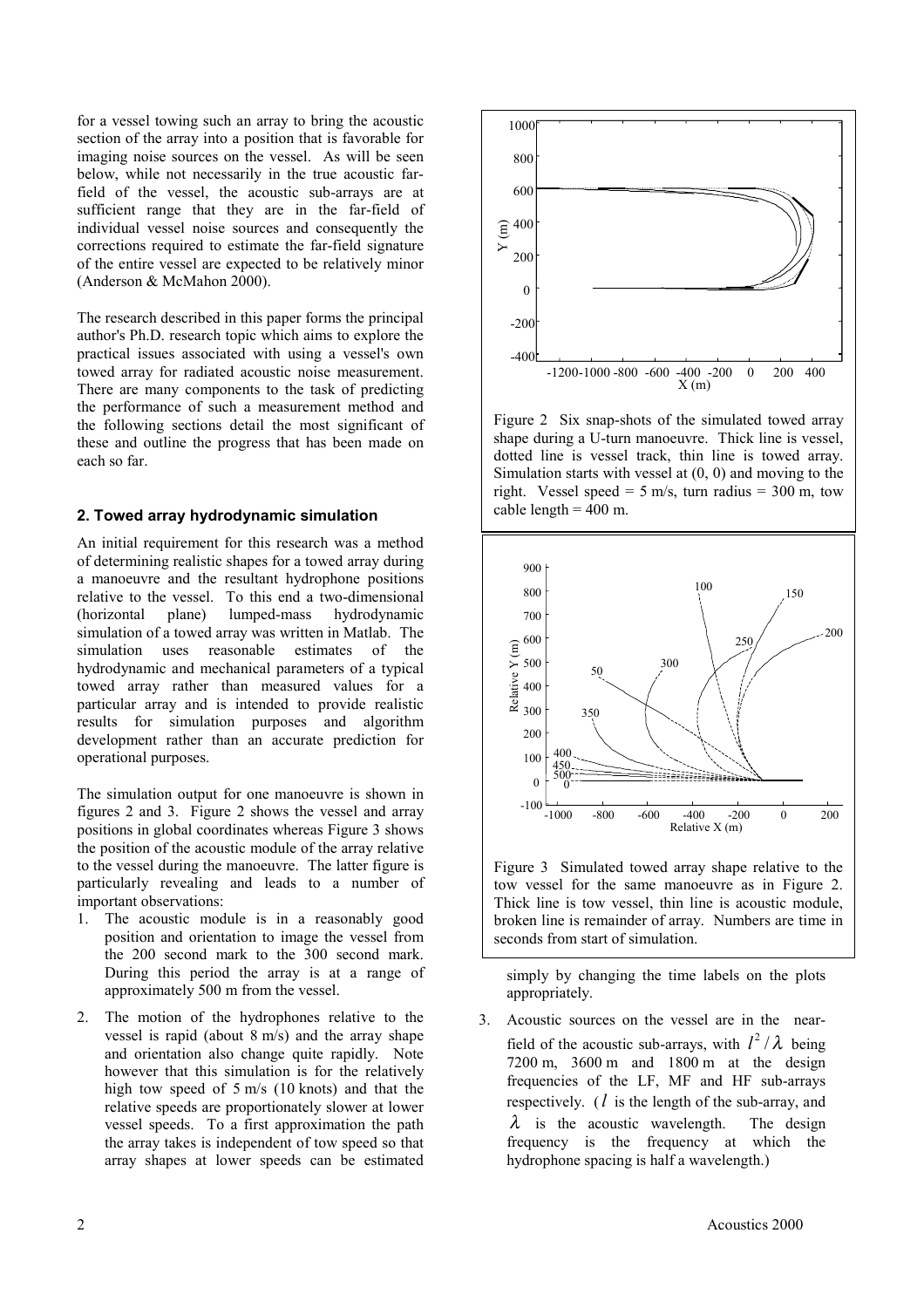- 4. The hydrophones sample radiation emitted in a range of directions from slightly forward of the beam to directly aft of the vessel.
- 5. The time at which the array extends the most in a forward direction corresponds to the time at which the vessel straightens up after the turn.
- 6. During the first half of the manoeuvre there is a significant angle between the vessel and the tow cable where it leaves the aft end of the vessel. Avoiding violating the tow cable's minimum bend radius requirement at this point is likely to determine the minimum vessel turn radius that can be used.

## **3. Development of a forward simulation**

A major component of the work on this project so far has been the development of a numerical simulation (in Matlab) of typical vessel noise sources and the propagation of these sounds to the moving hydrophones.

#### *3.1 Simulation of typical vessel noise sources*

The simulation has been configured to allow a variety of different noise sources to be specified and placed at arbitrary positions on the vessel. Far-field interfering sources and uncorrelated noise with a spectrum typical of noise in oceans and seas around Australia have also be included.

For reasons of computational efficiency each source has been approximated as a point source with a beam pattern that may be frequency dependent or frequency independent. This is a good approximation as can be seen by using the far-field criterion for a circular piston

given in Medium & Clay 1998, 
$$
R > \frac{\pi a^2}{\lambda}
$$
 where R is

the distance from the piston to the hydrophone and *a* is the radius of the piston, to solve for the piston radius for a hydrophone range of 500 m. The far-field for a hydrophone range of  $500$  m. criterion is met for all sources smaller than the calculated values shown in Table 1.

Table 1 Maximum radius of circular piston source that meets far-field criterion at a range of 500 m

| <b>Frequency (Hz)</b> | <b>Maximum source radius</b> |
|-----------------------|------------------------------|
|                       | (m)                          |
| 10                    | 155                          |
| 50                    |                              |
| l ()()                |                              |
|                       |                              |

Surface vessel noise is usually dominated by propeller cavitation noise, although at low speed other noise sources may dominate. Cavitation noise has a

broadband component due to the collapse of individual cavitation bubbles and a narrowband component due to fluctuations in the overall cavitation volume attached to each blade as the blade encounters different flow velocities and hydrostatic pressures through a revolution. Narrowband cavitation is at the blade passage frequency and its harmonics, whereas broadband cavitation has a wide frequency spectrum, usually peaking at around 100 Hz.

Broadband cavitation noise has been simulated by generating a sequence of gaussian random numbers of the required length, Fourier transforming this sequence to the frequency domain, applying a frequency domain filter of the required spectral shape, and then inverse Fourier transforming back to the time domain. The resultant time series can optionally be amplitude modulated at the shaft and blade rates.

Narrowband cavitation noise has been simulated by summing a deterministic and random component. The deterministic component was generated by summing sine waves with frequencies equal to the blade rate and its harmonics. The random component was generated in a manner similar to broadband cavitation noise but in this case band-pass filters were used centered on the blade-rate frequency and its harmonics. The filter bandwidths and relative amplitudes of the deterministic and random components were chosen to give time series with similar modulation characteristics to measurements reported in Gray 1981.

Due to a lack of consistency in the reported measurements cavitation noise has been simulated as having an omni-directional beam pattern even though there is some evidence in the literature for dips in the sound levels in the fore and aft directions (see for example Urick 1983).

Figure 4 shows the spectrum of the simulated propeller

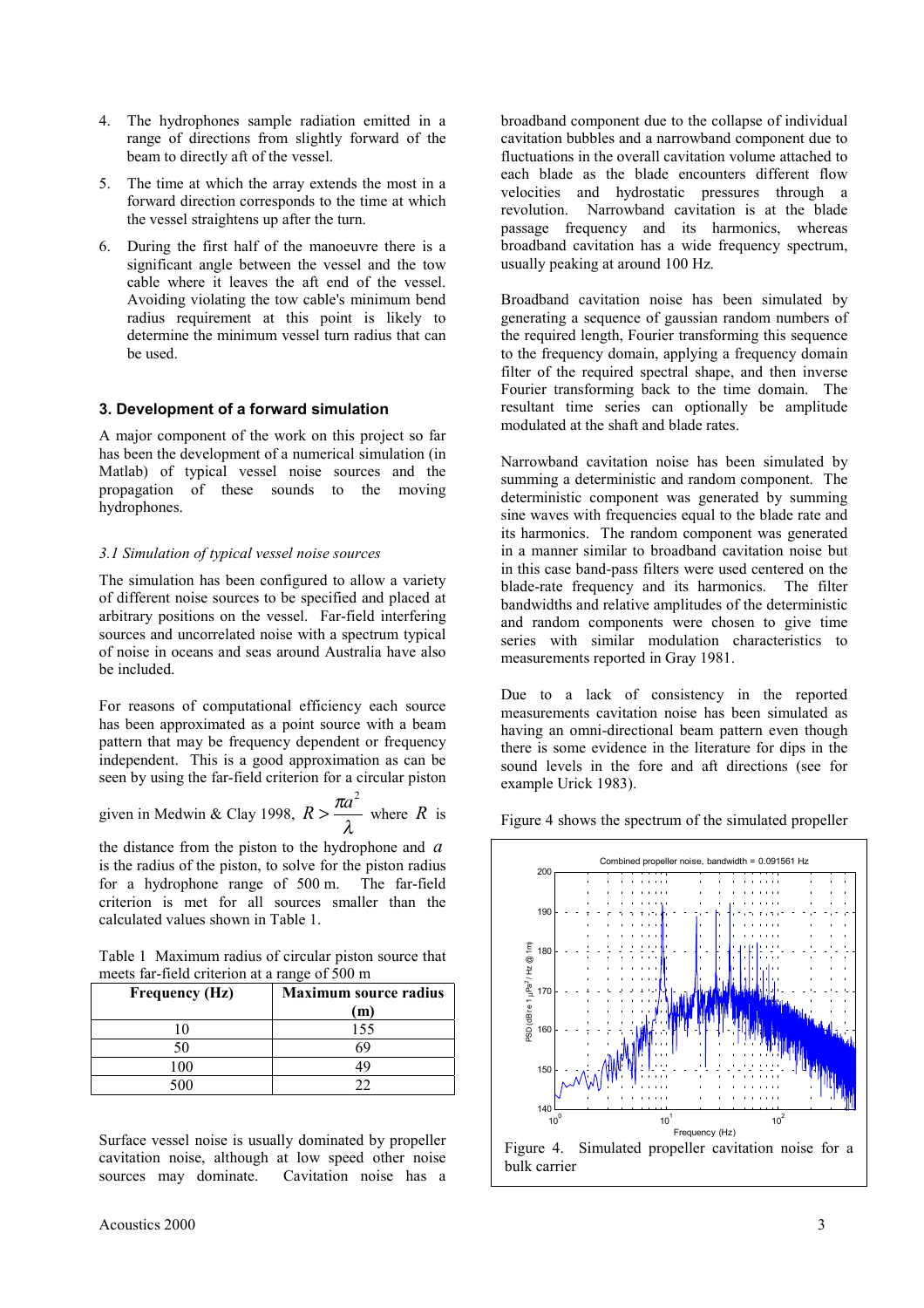noise for a bulk carrier operating at 16 knots. The narrowband cavitation noise peaks can be clearly seen superimposed on the background of broadband cavitation noise .

Non-cavitating propellers also radiate sound, but generally at much lower levels than cavitating propellers and with a dipole (cosine) beam pattern which has a null at right angles to the propeller shaft. The primary mechanism is fluctuations in the force exerted on the fluid by the propeller as each propeller blade encounters different inflow velocities during a revolution. This mechanism directly radiates sound but can also excite resonances of the propeller blade and the hull which can greatly enhance the radiation (see Ross 1987).

Only direct radiation of non-cavitating propellers has been simulated so far. The characteristics of this mechanism are very similar to narrowband cavitation and it has been simulated by the same method apart from making due allowance for the lower source levels and different beam pattern.

The vibrations of rotating and reciprocating machinery can be coupled to the hull of the vessel by various structural elements and then radiate into the water as sound. All of these sources can be modeled as a well defined sequence of harmonics, possibly with some additional amplitude modulation, and this led to a simple implementation in the simulation as a sum of sinusoids. The beam pattern of the radiation depends on the detail of the excited hull vibrations and so a number of options have been provided for, including omni-directional, circular pistons and rectangular pistons. More can be easily added as the need arises.

Several generic sources have also been included in the simulation for test purposes. These include a toneburst source and a general broad-band source. In both cases a variety of beam patterns can be specified.

# *3.2 Acoustic propagation modeling*

The simulation will include three levels of complexity in modeling acoustic propagation from the sources to the hydrophones: boundless ocean, deep ocean, and shallow ocean. At the time of writing the boundless ocean case has been fully implemented, implementation of the deep ocean case is close to complete, and some preliminary work has been done on investigating algorithms appropriate to the shallow ocean case.

The boundless ocean case ignores the water surface and seabed reflections and deals only with the direct acoustic path between the source and hydrophone. This is quite straightforward in the case of a frequency independent beam pattern as the only requirement is the appropriate scaling and time shifting of the signal.

For a frequency dependent beam pattern and a rapidly moving hydrophone, however, there is a significant complication because the beam pattern acts as a filter with a time varying frequency response. Although this situation can be dealt with exactly the computational cost is large and consequently an approximate method was devised which makes use of the relatively slow change in frequency response with time for realistic beam patterns and hydrophone motions.

The deep ocean case adds the complications of reflection and scattering at the water-air interface. Reflection is most conveniently dealt with by introducing a mirror image source corresponding to each real source on the vessel. Scattering has two effects - it reduces the amplitude of the coherently reflected signal and introduces an incoherently scattered signal with random phase. The reduction in amplitude of the coherent signal can be simply modeled in terms of the surface roughness, the acoustic wavelength and the angle of incidence (see, for example, Medwin & Clay 1998) whereas the calculation of the amplitude of the incoherent signal is significantly more complex and, for all but the simplest geometry, requires numerical integration over the region of sea surface contributing to the scattering. An efficient method of carrying out these calculations is currently being developed and will shortly be incorporated in the simulation.

Modeling propagation in the shallow ocean introduces another boundary - the sea floor - the acoustic properties of which are often not well known. A great deal of effort has been expended by many people on trying to accurately predict acoustic propagation in shallow water and a number of different techniques have emerged and been implemented in what have become standard numerical models. These include normal mode models (eg KRAKEN), parabolic equation models (eg RAM) and fast-field models (eg OASIS). Useful summaries of these methods are given in Etter 1991. Normal mode and parabolic equation models are intended for the prediction of propagation over ranges that are long compared to the water depth and are unlikely to give good results at the short ranges required for this simulation. Fast Field models are applicable to both short and long range propagation where the water depth and medium properties are independent of range (Kuperman et al. 1985). The Fast Field approach is being considered for this simulation although the rapid relative motions of the hydrophones and sources will require the development of special techniques. .

An alternative approach is outlined in Tolstoy & Clay 1987, and is an extension of the image method described above for the deep ocean case. In principle the presence of both an upper and lower boundary results in an infinite number of image sources. However, providing the lower (seabed) interface is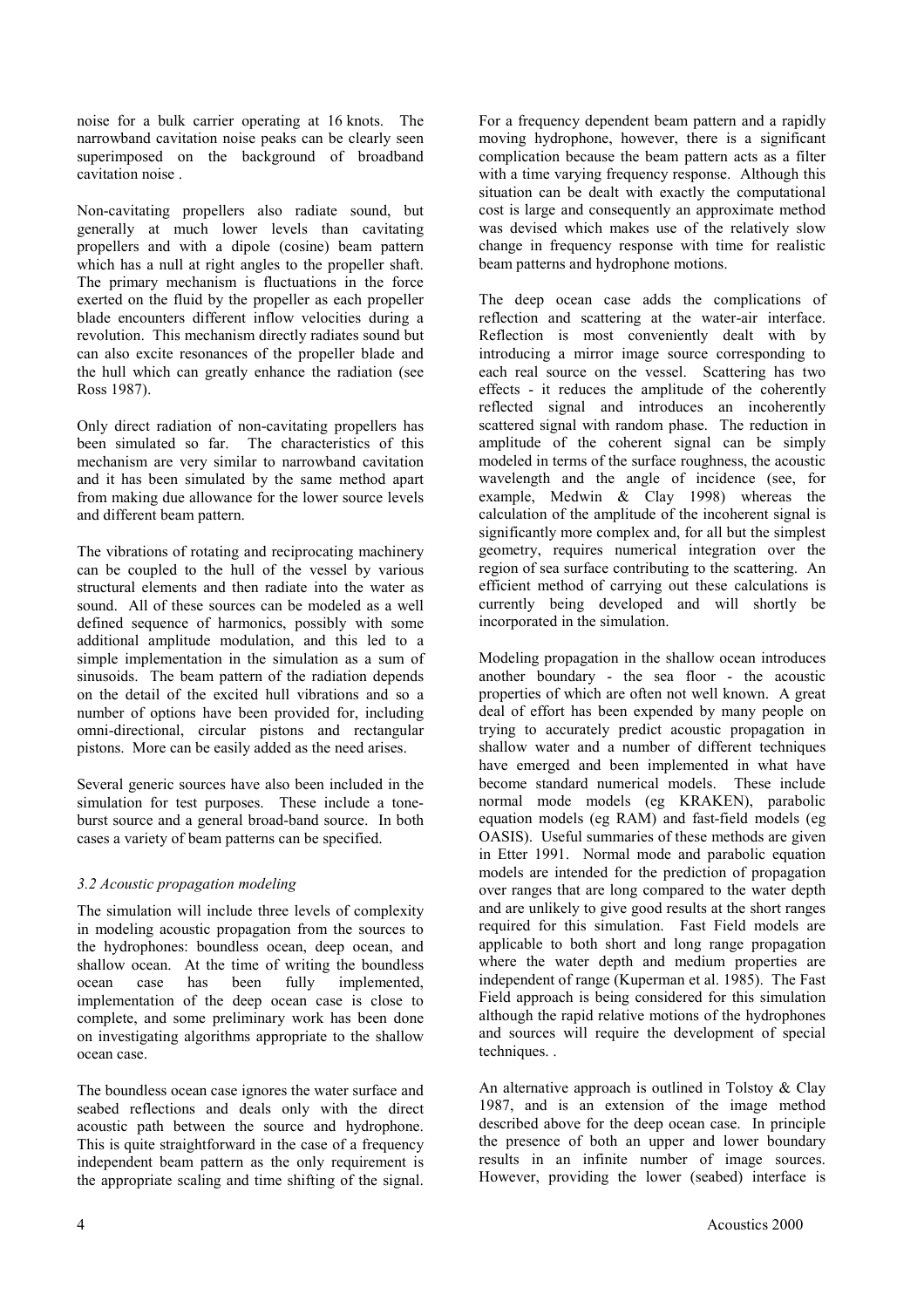lossy only a relatively small number of these image sources are important contributors to the received signal at short range, making the calculation manageable. Using this approach the seabed would be defined in terms of its complex plane wave reflection coefficient as a function of incidence angle and frequency, and a correction given in Brekovskikh 1960 would be used to correct the reflection coefficient for the spherical divergence of the sound waves. (This correction is not required for reflection at the sea surface because at that interface the plane wave reflection coefficient is independent of the angle of incidence.) This approach is valid providing the angle of incidence is less than the critical angle and  $kr \gg 1$ where  $k$  is the acoustic wavenumber and  $r$  is the slant distance between the image source and receiver, which for  $r = 500$  m translates to  $f \gg 0.5$  Hz where *f* is frequency. Difficulties with this approach occur for incidence angles at and above the critical angle where beam displacement effects and the existence of interface waves make the simple image method less accurate and more complex to apply.

The image method has the advantage of being easily implemented with minor modifications to the code already developed for the deep ocean case. Sea surface scattering can also be handled in the same manner as for the deep ocean case.

# **4. Beamforming**

# *Algorithms*

From the discussion in Section 2 it is apparent that the algorithm used to perform the beamforming operation has to perform near-field beamforming in a situation in which both the array shape and the relative location of the source being tracked are changing rapidly with time.

There are many different beamforming algorithms of varying degrees of sophistication and efficiency described in the literature (see Krim & Veberg 1996, or Owsley 1985 for useful summaries), but none to the authors' knowledge that deal with the complexities of this particular requirement.

The saving grace is that the sources of interest are located on a relatively small, and known surface - the vessel hull. This should make it practical to apply a modification of delay and sum beamforming to dynamically focus the array at the required locations, with the delays being computed using the instantaneous locations of the hydrophones.

The dynamic nature of the beamforming problem may, in fact, turn out to be an advantage when it comes to suppressing interference from surface and seabed

reflections and from far-field sources which will tend to be defocused as the array tracks the vessel.

# *Prediction of far-field signature*

The results given in Table 1 show that in most cases the hydrophones will be in the far-field of the vessel noise sources, however it will be necessary to remove the effects of surface and seabed reflections in order to determine the source levels appropriate for computation of far-field signatures in different propagation conditions. There are a number of possible approaches to this:

- As mentioned above, dynamic near-field beamforming will tend to defocus the multipath arrivals relative to the direct path. The effectiveness of this mechanism is likely to be frequency dependent with it being least effective at low frequencies.
- Providing the depths of the sources and hydrophones and the sea state are known it should be possible to calculate and correct for the energy transmitted by the surface reflected path.
- If the seabed reflectivity is known then it would also be possible to compensate for the energy transmitted by bottom reflected paths. For this to be practical some in-situ method of determining the bottom reflectivity would have to be devised (see Kuperman et al. 1985 for one possible method).
- In the case of broadband sources it should be possible to detect significant multipath arrivals by autocorrelation techniques and then correct for them. This is complicated by the fact that in general the relative time delays of the multipaths will be changing quite rapidly, but given that the geometry is already reasonably well known it should be possible to compensate for this.

In the case of a high frequency source of large spatial extent or horizontally well separated sources that are coherent the far-field criterion may be violated and the computation of the vessel's far-field signature would become somewhat more complex. In this case, however, the shape of the source in the horizontal plane is likely to be resolvable by the beamformer which would allow the appropriate corrections to be calculated.

# *Hydrophone position errors*

An important part of this project will be determining the required hydrophone position estimation accuracy for acceptable beamformer performance, and whether this degree of accuracy is likely to be achievable in practice.